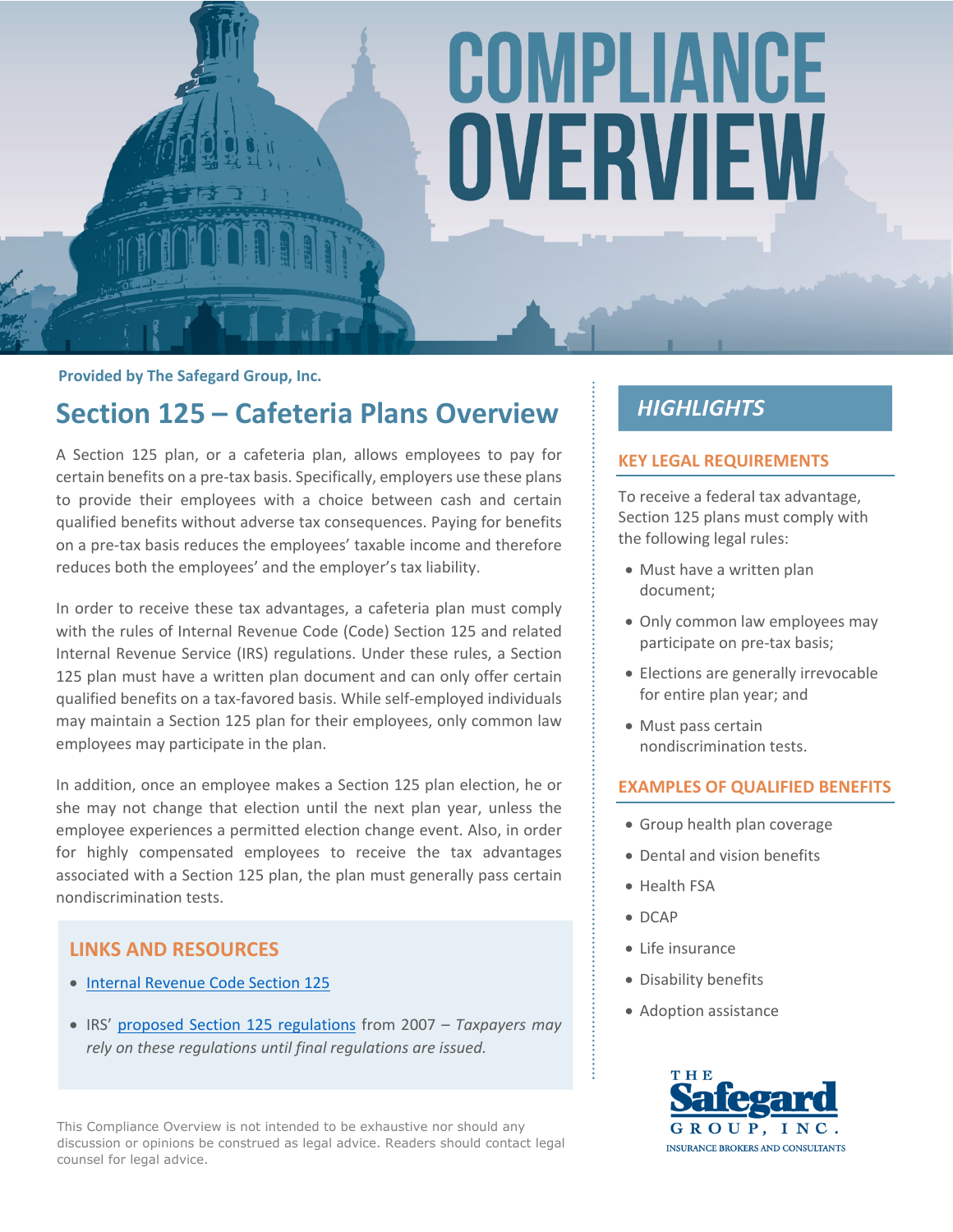#### **CAFETERIA PLAN BASICS**

Code Section 125 allows employers to establish a type of tax savings arrangement, called a Section 125 plan or cafeteria plan, for their employees. A Section 125 plan provides employees with an opportunity to pay for certain benefits on a pre-tax basis, allowing them to increase their take-home pay. Employers may also make nontaxable contributions to a Section 125 plan for their employees.

Under a Section 125 plan, employees choose between at least one taxable benefit (such as taxable compensation) and one or more qualified benefits. Qualified benefits include, for example, the following commonly offered employee benefits:



- 
- Disability and life insurance;
- Health flexible spending accounts (FSAs);
- Dependent care assistance programs (DCAPs); and
- Health savings account (HSAs).

According to the IRS, a Section 125 plan is the **only means** by which an employer can offer employees a choice between taxable and nontaxable benefits without causing adverse tax consequences to the employees. To avoid taxation, the Section 125 plan must meet the specific requirements of Code Section 125 and underlying IRS regulations.

*Tax Rules:* Employees who elect to participate in a Section 125 plan agree to contribute a portion of their salaries on a pre-tax basis to pay for the qualified benefits. These contributions, which are called "salary reduction contributions" are not considered wages for federal income tax purposes, and are generally not subject to Social Security and Medicare tax (FICA) or federal unemployment tax (FUTA). This reduces employees' taxable income, which results in a savings for both employees and employers.

**Steps to implement a Section 125 plan:**

- Adopt a **written plan document** that reflects the plan's design and complies with Section 125;
- Update **plan enrollment forms** to include the rules for Section 125 plan elections; and
- Select a vendor to perform **nondiscrimination testing**.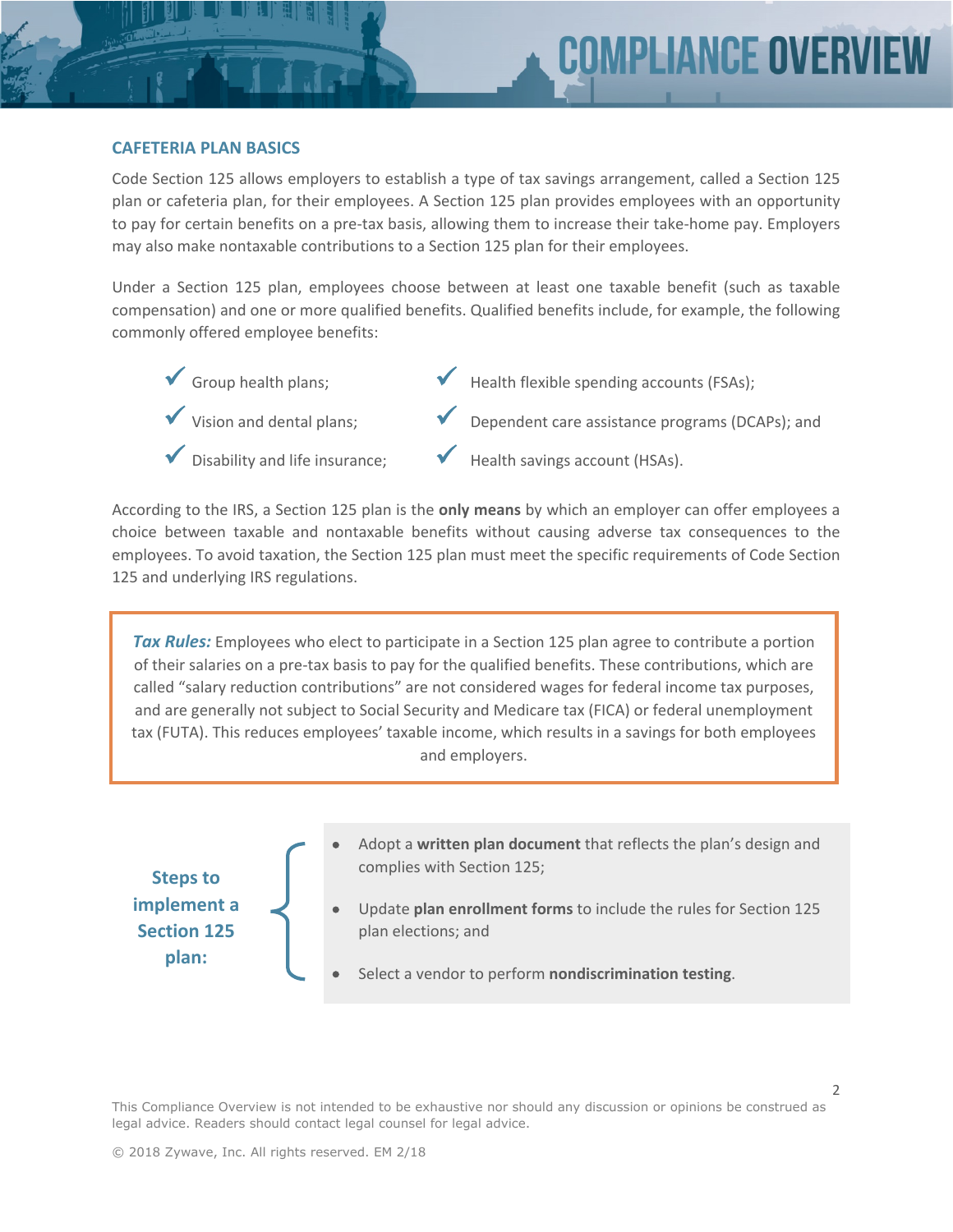#### **TYPES OF SECTION 125 PLANS**

There are different types of Section 125 plans that employers can choose from when setting up their cafeteria plans. The four basic forms of Section 125 plans are as follows:

| <b>Type of Plan</b>                      | <b>Description</b>                                                                                                                                                                                                                                                                                                                                                                                                                                                                                                                                                                                                                                                                                                            |
|------------------------------------------|-------------------------------------------------------------------------------------------------------------------------------------------------------------------------------------------------------------------------------------------------------------------------------------------------------------------------------------------------------------------------------------------------------------------------------------------------------------------------------------------------------------------------------------------------------------------------------------------------------------------------------------------------------------------------------------------------------------------------------|
| <b>Premium payment</b><br>plans          | A premium payment plan is the most basic—and most popular—type of Section 125<br>plan. It is also called a "premium only plan" or "premium conversion plan." A key<br>feature of this type of plan is that it allows employees to pay their portion of<br>premiums for qualified benefits with pre-tax dollars. Premium payment plans may<br>also offer a cash-out option (additional taxable wages) for employees who decline<br>insurance coverage.                                                                                                                                                                                                                                                                         |
| <b>Flexible spending</b><br>arrangements | A Section 125 plan may allow employees to purchase benefits under a flexible<br>spending arrangement (a health FSA, DCAP or both) on a pre-tax basis. A health FSA<br>reimburses eligible out-of-pocket medical care expenses. A DCAP reimburses<br>expenses that are for the care of one or more qualifying individuals and that enable<br>the employee (and the employee's spouse) to be gainfully employed. Additional legal<br>requirements apply to health FSAs and DCAPs. This type of Section 125 plan may also<br>incorporate a premium payment component, or the flexible spending arrangement<br>may be the only benefit offered under the plan.                                                                    |
| Full cafeteria plan<br>(full flex plan)  | Under a full cafeteria plan, the employer makes contributions for eligible employees.<br>Employees may spend the employer contribution, which are sometimes called "flex<br>credits," to purchase any of the benefits offered within the cafeteria plan, such as<br>premium payments for qualified benefits, a health FSA or a DCAP. If the plan includes<br>a cash-out option and the employer's contribution exceeds the cost of the benefits<br>selected by an employee, then the employee may take the excess amount as<br>additional taxable wages. In addition, the employee may contribute pre-tax dollars<br>to purchase additional benefits beyond what he or she can purchase with the<br>employer's contributions. |
| Simple cafeteria<br>plan                 | Eligible small employers (100 or fewer employees) may establish "simple cafeteria<br>plans" in order to avoid the nondiscrimination rules for Section 125 plans and certain<br>component benefits offered under the plan. A plan qualifies as a simple cafeteria if it<br>meets certain contribution, eligibility and participation requirements.                                                                                                                                                                                                                                                                                                                                                                             |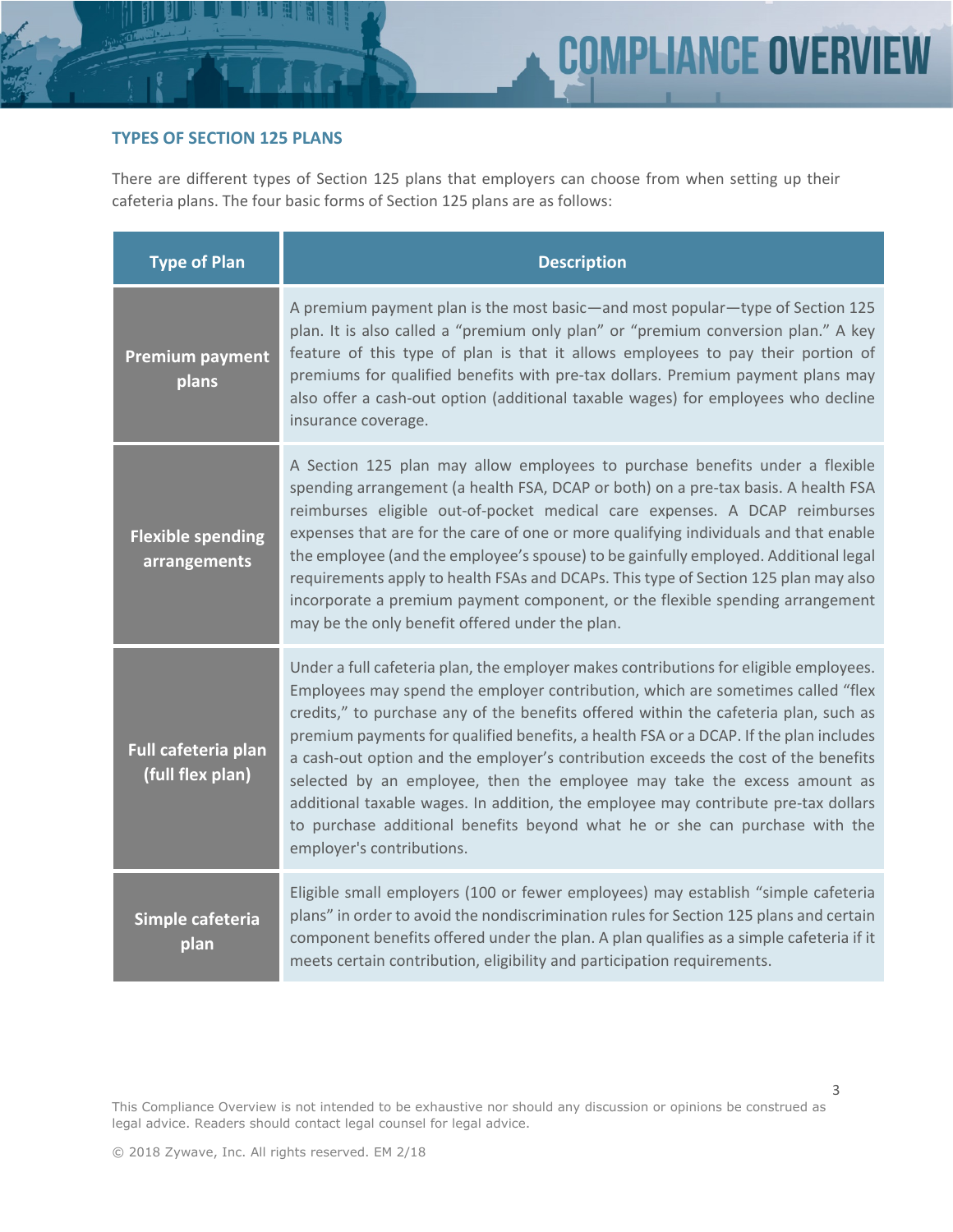#### **SECTION 125 - LEGAL REQUIREMENTS**

In order to qualify for tax advantages, a Section 125 plan must satisfy the requirements of Code Section 125 and underlying IRS regulations, as summarized below.

#### *Written Plan Document*

A Section 125 plan must be maintained pursuant to a **written plan document** that is adopted by the employer **on or before the first day of the plan year**. The plan document for a Section 125 plan must address certain topics, including the following:

- A description of the benefits available through the plan, including the periods of coverage;
	- The plan's rules for employee eligibility;
	- The procedures governing employees' elections under the plan, including when elections may be made, when they are effective, and any exceptions to the irrevocability rule;

*Compliance Tip:* Many of the benefits that may be provided through a Section 125 plan are subject to the Employee Retirement Income Security Act (ERISA). ERISA includes its own set of requirements for written plan documents and SPDs, which are different from the Section 125 plan document requirements. Employers should confirm that their employee benefit documents comply with both sets of requirements, as applicable.

- The manner for making contributions (for example, pre-tax employee contributions, employer contributions or both) and the maximum amount of contributions; and
- If the plan includes a flexible spending arrangement, a description of the special rules that apply to these accounts (for example, the uniform coverage and use-or-lose rules for health FSAs).

The plan document for a Section 125 plan may be comprised of more than one document. For example, the Section 125 plan document may incorporate by reference benefits that are offered through separate written plans, such as a health FSA, without describing these benefits in full. Also, other Code sections require plan documents for certain qualified benefits, including a health FSA, DCAP and adoption assistance. These requirements can be satisfied by including these benefits in the Section 125 plan document.

*Impact of Noncompliance*: According to the IRS' 2007 proposed regulations, if there is no written plan document in place or if the written plan document does not comply with the content or timing requirements, employees' elections between taxable and nontaxable benefits will result in taxable income to the employees.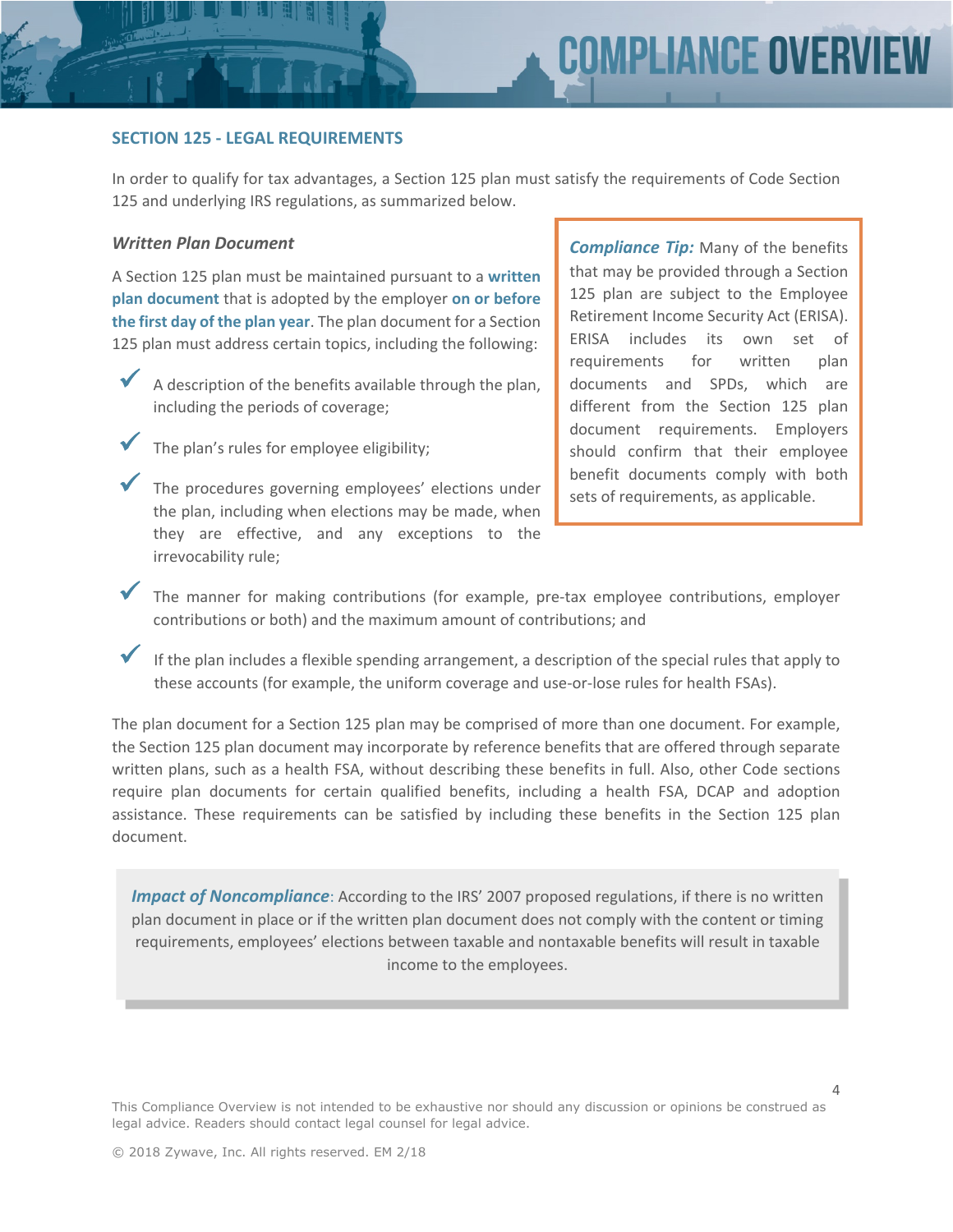A Section 125 plan may be amended, or changed, at any time during a plan year. However, amendments must be made in writing and can only be effective for periods after the later of the adoption date or the effective date of the new amendment, unless otherwise permitted by the IRS.

**MPLIANCE OVER** 

#### *Eligibility Requirements*

Any employer may sponsor a Section 125 plan for its eligible employees. This includes private sector businesses, including corporations, partnerships, limited liability companies and nonprofit organizations, as well as public sector employers.

Also, as a general rule, an employer may allow **any common law employee** to participate in its Section 125 plan. In addition, former common law employees (for example, COBRA participants receiving severance pay) and leased employees, as defined under Code Section 414(n), may participate in an employer's Section 125 plan.

While only employees are allowed to make elections under a Section 125 plan, a Section 125 plan may provide non-taxable benefits for an employee's spouse, dependent child who is under age 27 or tax dependent. A "spouse" means an employee's spouse as defined under federal tax law, including samesex and opposite-sex spouses. This definition, however, does not include domestic partners. Thus, a Section 125 plan cannot provide non-taxable benefits for an employee's domestic partner who is not a tax dependent.

*Relationship to Health Plan Eligibility*: An employer's group health plan may be designed to cover individuals who do not qualify for tax-free health coverage (for example, children who are older than age 27, grandchildren or domestic partners). Under the Section 125 rules, an employee may only pay pre-tax for coverage of a spouse, a child under age 27 or a tax dependent. As a general rule, coverage for other individuals should be paid for on an post-tax basis.

Additionally, although individuals who are not considered employees, such as self-employed individuals, partners in a partnership and more than 2 percent shareholders in a Subchapter S corporation, can sponsor a Section 125 plan for their employees, these self-employed individuals cannot participate in a Section 125 plan on a tax-favored basis. Likewise, directors of a corporation who are not also employees cannot participate in a Section 125 plan on a tax-favored basis.

#### *Qualified Benefits*

A Section 125 plan must offer employees a choice between at least one taxable benefit (such as taxable compensation) and one or more qualified benefits. Benefits that are not qualified benefits cannot be offered under a Section 125 plan. The following table lists commonly offered employee benefits and indicates whether they are qualified benefits that can be offered under a Section 125 plan.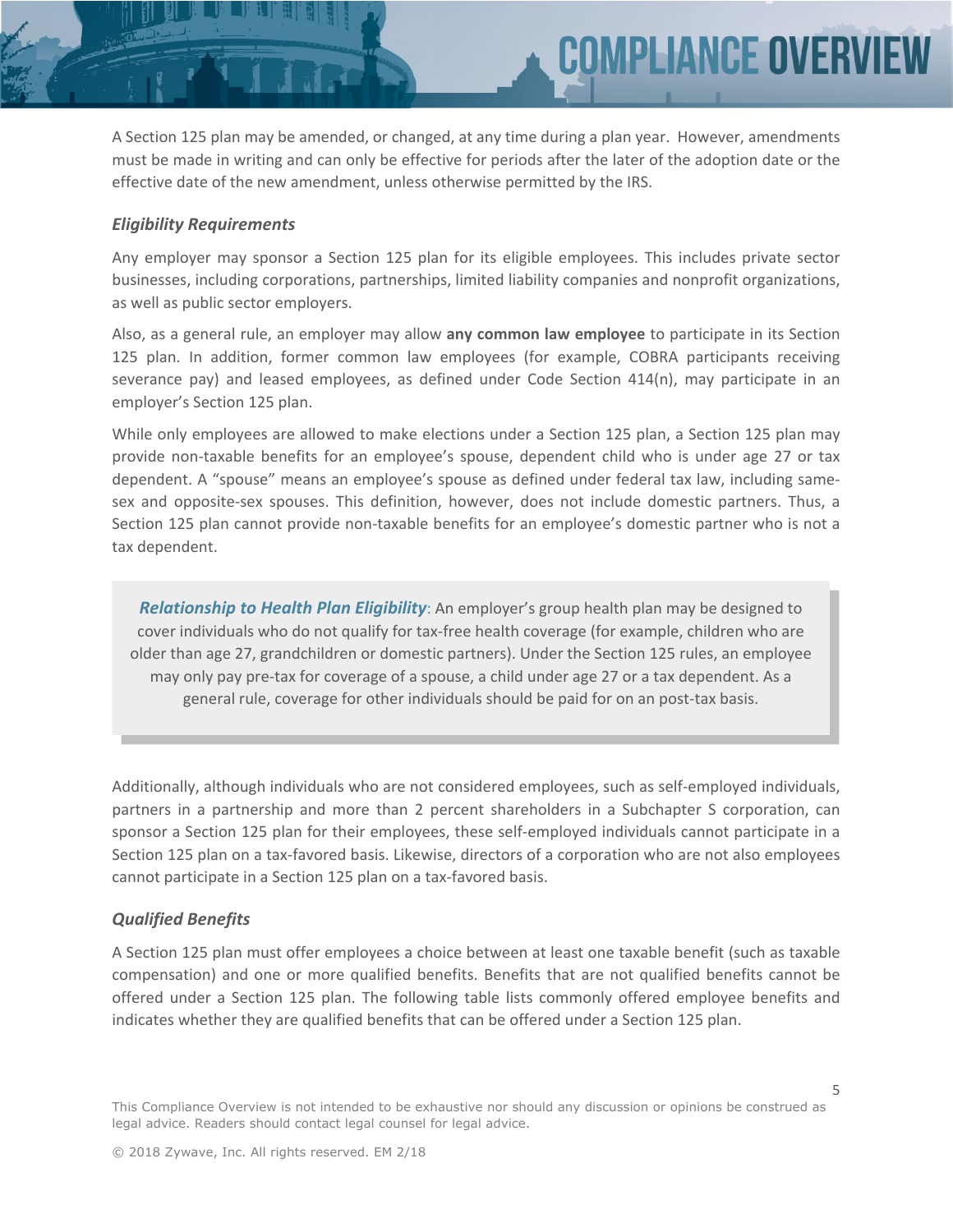| <b>Type of Benefit</b>                                          | Can the Benefit be Offered under a Section 125 Plan?                                                                                                                                                                                                                                                                                |
|-----------------------------------------------------------------|-------------------------------------------------------------------------------------------------------------------------------------------------------------------------------------------------------------------------------------------------------------------------------------------------------------------------------------|
| <b>Accidental death and</b><br>dismemberment (AD&D)<br>coverage | Yes                                                                                                                                                                                                                                                                                                                                 |
| <b>Adoption assistance program</b>                              | Yes<br>Although adoption assistance benefits provided through a Section 125<br>plan are not subject to federal income tax, they are subject to federal<br>employment taxes, such as FICA and FUTA. Also, the additional Section<br>125 rules for flexible spending arrangements generally apply to adoption<br>assistance benefits. |
| <b>COBRA coverage</b>                                           | Yes, if the employee has compensation that can be used to pay<br>for coverage on a pre-tax basis                                                                                                                                                                                                                                    |
| <b>Dental benefits</b>                                          | Yes                                                                                                                                                                                                                                                                                                                                 |
| <b>DCAP</b>                                                     | Yes                                                                                                                                                                                                                                                                                                                                 |
| <b>Disability coverage (short-term</b><br>or long-term)         | Yes<br>The tax rules for payment of disability benefits depend on how premiums<br>for the coverage are paid. If premiums are paid on a pre-tax basis,<br>disability benefits are taxed when an employee becomes disabled.                                                                                                           |
| <b>Educational assistance plans</b>                             | <b>No</b><br>Employers may offer tax-free educational assistance benefits (up to<br>\$5,250) to employees through a qualified educational assistance<br>program under Code Section 127.                                                                                                                                             |
| <b>Transportation fringe benefits</b>                           | <b>No</b><br>Employers may offer tax-free transportation benefits, such as parking<br>and transit passes, to employees through a qualified transportation plan,<br>up to certain annual limits.                                                                                                                                     |
| Other fringe benefits under<br><b>Code Section 132</b>          | <b>No</b>                                                                                                                                                                                                                                                                                                                           |
| Group health plan coverage                                      | Yes                                                                                                                                                                                                                                                                                                                                 |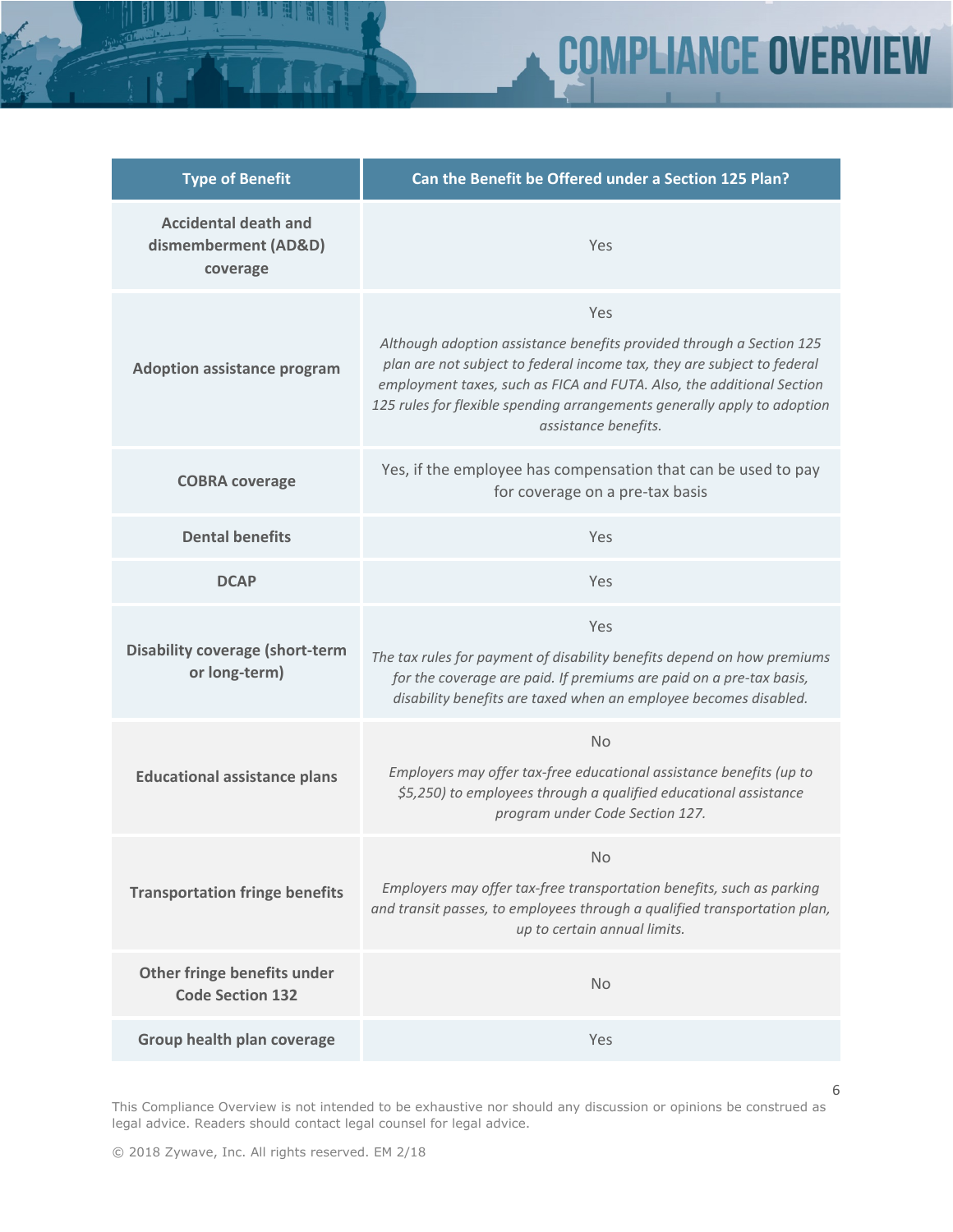# **MPLIANCE OVERV**

| <b>Health FSA</b>                                                   | Yes                                                                          |
|---------------------------------------------------------------------|------------------------------------------------------------------------------|
| <b>Health reimbursement</b><br>arrangement (HRA)                    | <b>No</b>                                                                    |
| <b>HSA</b>                                                          | Yes                                                                          |
| <b>Individual insurance policies</b><br>(major medical coverage)    | <b>No</b>                                                                    |
| Life insurance (on employee's<br>life)                              | Yes, but the cost of insurance coverage in excess of \$50,000 is<br>taxable. |
| Life insurance (on life of an<br>employee's spouse or<br>dependent) | <b>No</b>                                                                    |
| Long-term care insurance                                            | <b>No</b>                                                                    |
| <b>Vision benefits</b>                                              | Yes                                                                          |

#### *Employee Elections*

#### *Prospective Only*

Participant elections under a Section 125 cafeteria plan must be made **before the first day of the plan year or the date taxable benefits would currently be available, whichever comes first**. Typically, employees make their elections each year during an annual open enrollment period, with the elections taking effect on the first day of upcoming plan year. Employees who become eligible for benefits during a plan year (for example, new hires), will usually make their elections during an initial enrollment period.

There are **two exceptions** to the general rule that Section 125 plan elections must be made on a prospective (not retroactive) basis:

◆ Limited exception for new hires – Elections that new employees make within 30 days after their hire date can be effective on a retroactive basis. Elections made during this enrollment window can be effective as of the employee's date of hire.

◆ **HIPAA special enrollment** – Special enrollment rights apply when an employee acquires a new dependent through marriage, birth, adoption or placement for adoption. When a new dependent is acquired through birth, adoption or placement for adoption, coverage must be effective retroactively to the date of birth, adoption or placement for adoption. Employees' elections under a Section 125 plan may be retroactive to correspond with this HIPAA special enrollment right.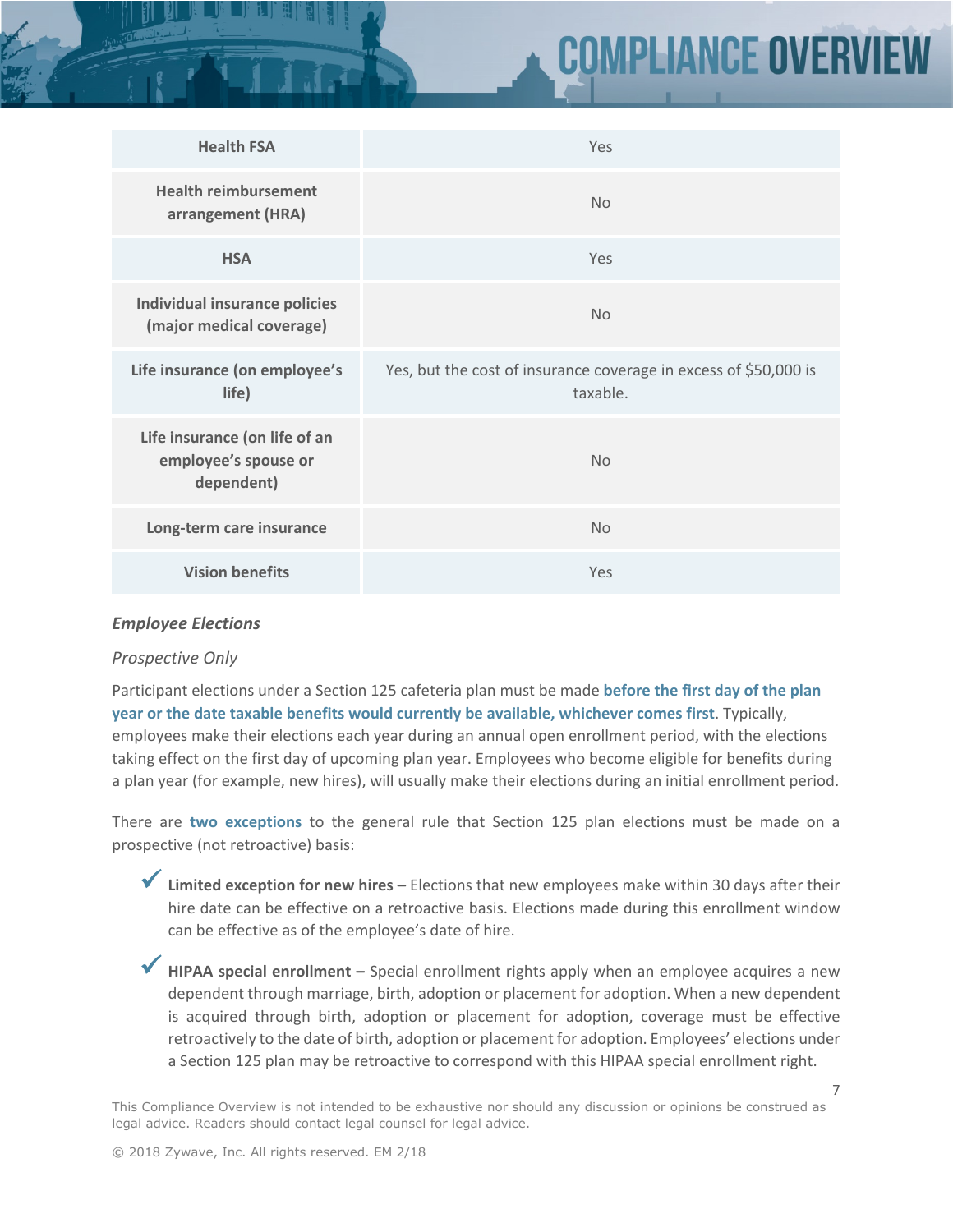#### *Irrevocable for Entire Plan Year*

Participant elections generally must be **irrevocable until the beginning of the next plan year**. This means that participants ordinarily cannot make changes to their cafeteria plan elections during a plan year. Employers do not have to permit any exceptions to the election irrevocability rule for cafeteria plans. However, IRS regulations permit employers to design their cafeteria plans to allow employees to change their elections during the plan year, if certain conditions are met.

Cafeteria plans may recognize certain events as entitling a plan participant to change his or her elections (if the change is consistent with the event). Although a cafeteria plan may not be more generous than the IRS permits, it may choose to limit to a greater extent the election change events that it will recognize.

For an employee to be eligible to change his or her cafeteria plan election during a plan year, the following general rules apply:

1. The employee must experience a midyear election change event recognized by the IRS. 2. The cafeteria plan must permit midyear election changes for that event.

3. The employee's requested change must be consistent with the midyear election change event.

Also, employees' midyear election changes must be effective prospectively. The one exception to this rule is for retroactive election changes that are permissible under the HIPAA special enrollment event for birth, adoption or placement for adoption.

Some of the IRS' midyear election change events apply to all qualified benefits that can be offered under a cafeteria plan. However, other midyear election change events only apply to certain qualified benefits for example, not all of the IRS' midyear election change events apply to elections for health FSAs.

**The irrevocable election rules do not apply to a cafeteria plan's HSA benefit**. An employee who elects to make HSA contributions under a cafeteria plan may start or stop the election or increase or decrease the election at any time during the plan year, as long as the change is effective prospectively. If an employer places additional restrictions on HSA contribution elections under its cafeteria plan, then the same restrictions must apply to all employees. Also, to be consistent with the HSA monthly eligibility rules, HSA election changes must be allowed at least monthly and upon loss of HSA eligibility.

#### *Permitted Election Change Events*

Cafeteria plans may recognize certain events where an employee is entitled to make election changes during a plan year. The IRS recognizes three broad categories of midyear election change events:

 Change in status events (major life events, such as marriage, birth, adoption and certain employment changes);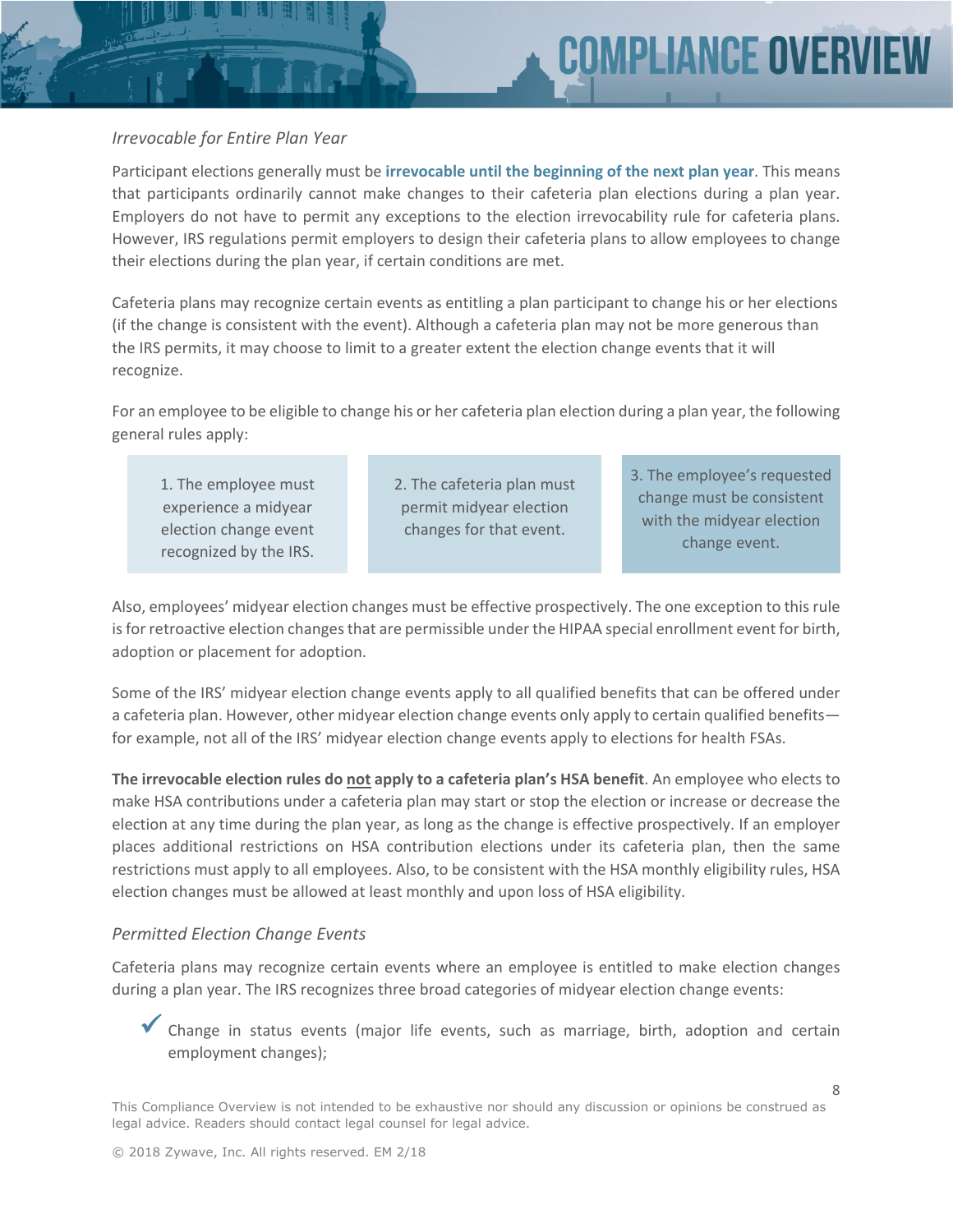Changes in cost or coverage for the plan's qualified benefits; and

Other laws or court orders (for example, COBRA, HIPAA and the Affordable Care Act).

Although a Section 125 plan may not be more generous than the IRS permits, it may choose to **limit to a greater extent** the election change events that it will recognize. An employer that recognizes one or more midyear election change events allowed by the IRS should review its plan document to confirm that it addresses the permitted election changes. Also, employers with fully insured plans should confirm that any permitted election change events are consistent with the rules of the underlying insurance policy.

#### **Midyear Election Change Events**

- Change in employee's marital status
- Change in employee's number of dependents
- Change in employment status of employee or employee's spouse or dependent
- A dependent satisfies or ceases to satisfy plan's eligibility rules
- Change in place of residence of employee, spouse or dependent
- Cost changes for the benefit package option
- Significant curtailment of coverage (this can be a complete loss of coverage or a significant change, such as a significant increase in the deductible, copayment or outof-pocket maximum)
- Addition or significant improvement of benefits package option
- Change in coverage under other employer plan
- Loss of health coverage sponsored by governmental or educational institution

 HIPAA special enrollment rights

**COMPLIANCE OVERV** 

- COBRA qualifying event (or similar state law continuation coverage event)
- Judgments, decrees or orders (including QMCSOs)
- Entitlement to Medicare or Medicaid
- Family Medical Leave Act (FMLA) leave
- Exchange enrollment
- Reduction in hours of service

Note that different midyear election change rules apply to some qualified benefits, such as health FSAs and DCAPs.

#### *Nondiscrimination Tests*

Section 125 plans must generally pass certain tests that are designed to ensure that the plan does not discriminate in favor of highly compensated employees. If a cafeteria plan fails to pass nondiscrimination testing, highly compensated employees lose the tax benefits of participating in the plan (that is, they must include the benefits or compensation in their income). However, even if a cafeteria plan is discriminatory, non-highly compensated employees will not lose the tax benefits of participating in the plan.